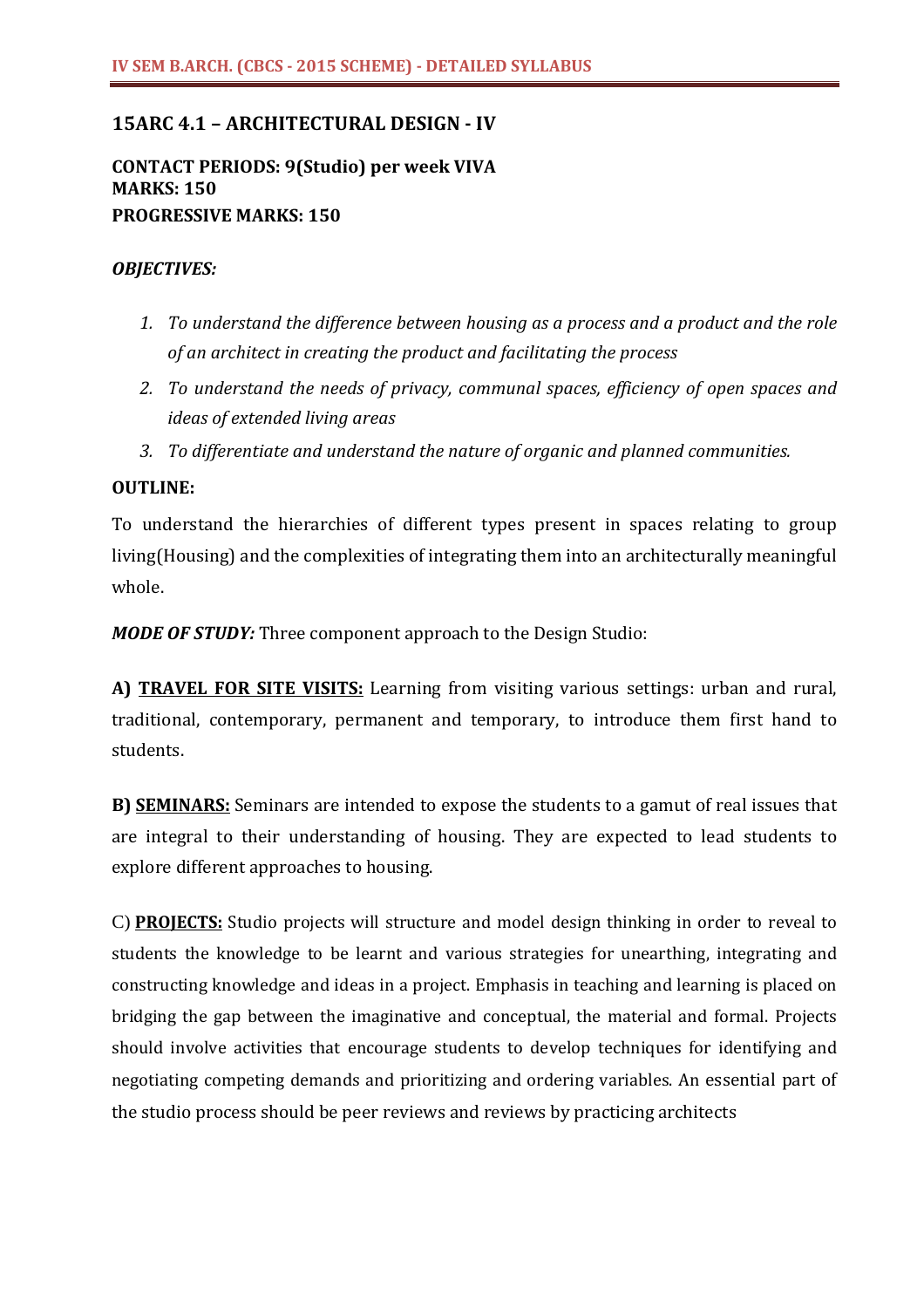## **Assignment-1: SITE VISITS**

1) Two short site visits to observe, discuss and document existing residential settlements, housing projects in the vicinity of colleges.

2) The emphasis should be on conceptual understanding rather than on accurate measured drawing.

3) Attention should be given to community spaces/common areas and the emergent grouping of individual dwellings.

4) Sketches and documentation should show observations and inferences from the studies.

## **Assignment-2: SEMINARS**

Introduction to Contemporary Indian Issues Related to Housing:

- Indigenous building technologies
- Contemporary Building Science and Technologies for Developing Countries
- The architect as the facilitator: DISCUSSION

## **Assignment-3: PROJECTS**

One major project and one minor/time assignment to be tackled in the semester. Project work could be done in the following four stages of activity interspersed with seminars.

- 1. Introduction to the initial design parameters which include choice of:
- a. Geography/situation (context),
- b. User Group/development model, and
- c. Development guidelines (bylaws).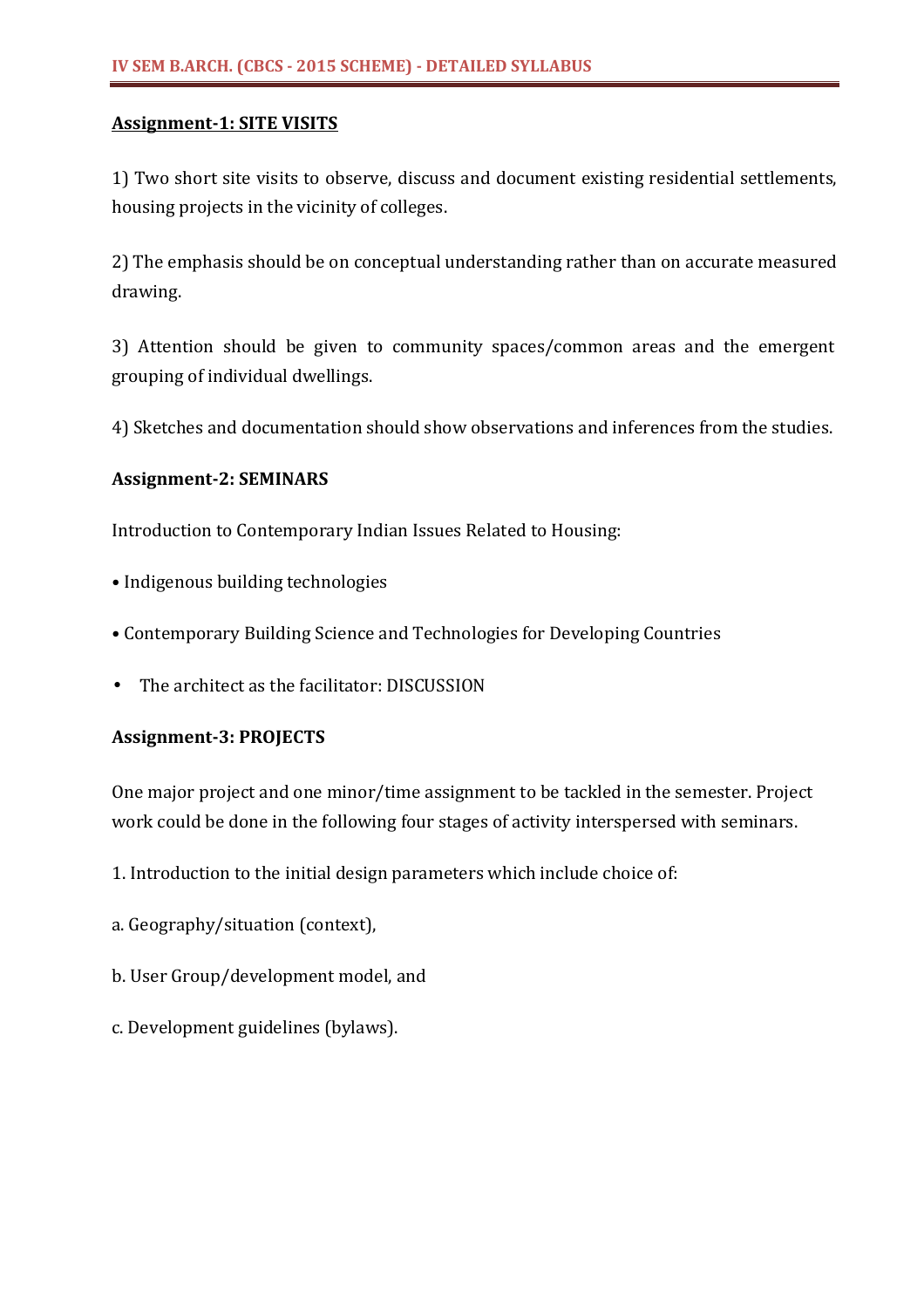2. Approaches and strategies to address issues of community, public and private realms, edge conditions, communication and connectivity. This could result in the generation of diagrams/models,exploring attitudes to site, allocation of built and unbuilt volumes and communication and connectivity.

3. Approaches and strategies to address issues of personal and family/user group needs, comfort and security, convenience and utility and health.

4. Negotiation of the large scale (communal) and intimate (personal) approaches to the design of housing and their integration. Certainly this could also happen during the earlier stages and alternative strategies should still be explored. The solution/ submission to integrate spaces through visual and functional hierarchies.

It is recommended that site sizes should not be larger than 2000 sqm to allow for intensive study rather than repetition of typical configuration. However the Design studio faculty shall determine the extent of the site size.

# **MODE OF STUDY:**

Housing projects can be attempted with added complexities for example, dense context, occupation based, traditional urban fabric, social status and prevalent social strata. Details from the dwelling cell to immediate shared space to communal space shall be emphasized and worked out. Socio cultural layer of the occupants shall form a strong fabric in the ultimate weave of the design. Projects shall aim at developing a sensitive attitude towards micro level human habitation and role of architecture in enhancing or curbing the quality of living.

a) Apartments for IT employees, Govt. servants, teaching faculty, Textile weavers, Luxury flats in the center of the city etc. One of these as the major project

b) Housing for the deprived or marginalized or disaster relief shelter or temporary housing. One of these as a minor project at reduced scale.

- The design shall be sensitive to the needs of disabled, aged people and children. The context for the design problems could be both rural and urban.
- One major project and one minor/ time problem to be tackled in the semester.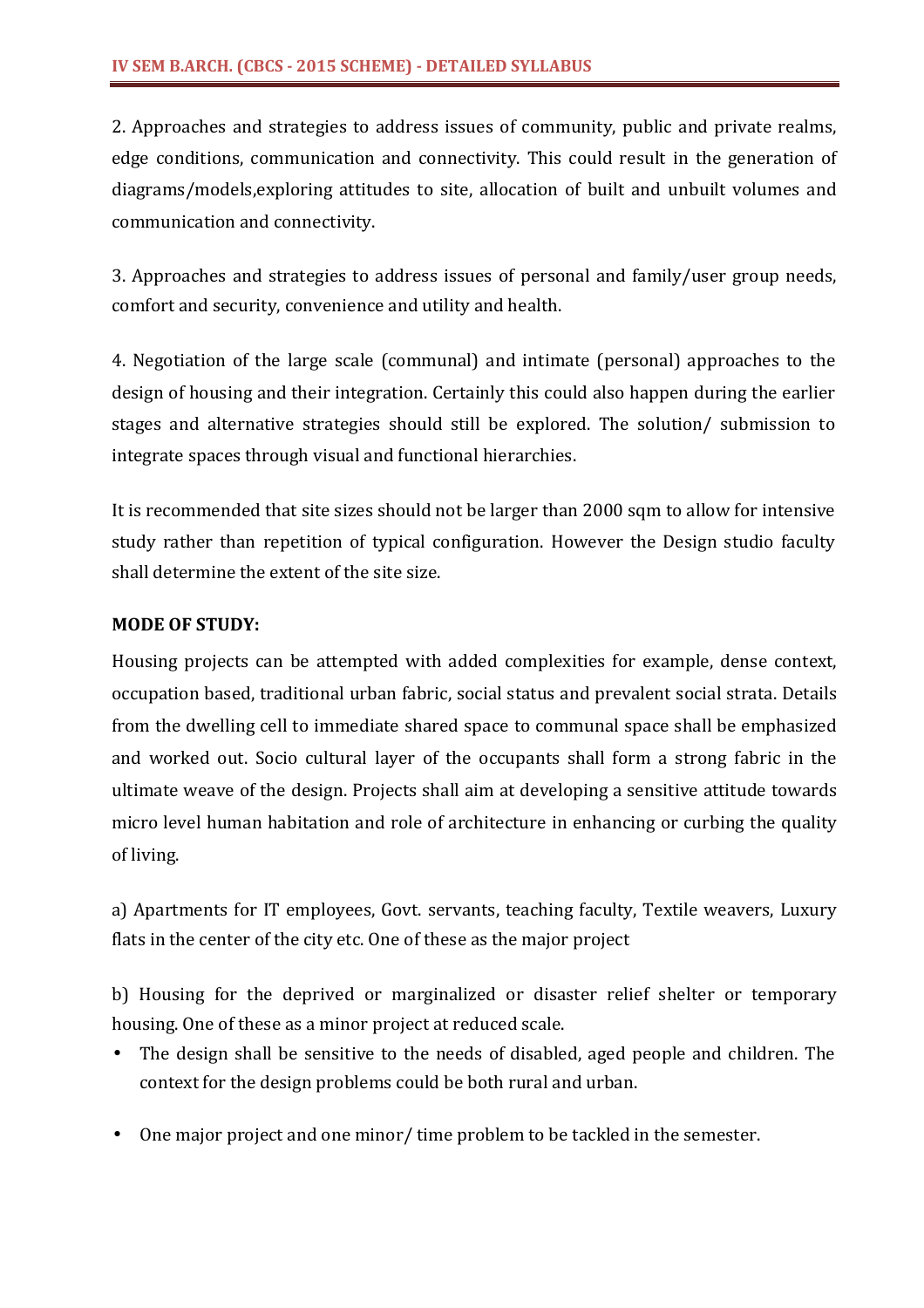• Detailing of architectural features of the major project like entrance lobby, skylights and staircases has to be attempted

# **SHAPE OF THINGS TO COME – 5TH SEMESTER**

This studio should equip a student to tackle the 5<sup>th</sup> Semester projects of urban scale, complexity, and multiple functions.

- **1)** De Chiara and Callender, Times Saver Standards for Building Types, McGraw-Hill Company, 1980
- **2)** Neufert Architect's Data, Rudolf Herg, Crosby Lockwood and sons Ltd, 1970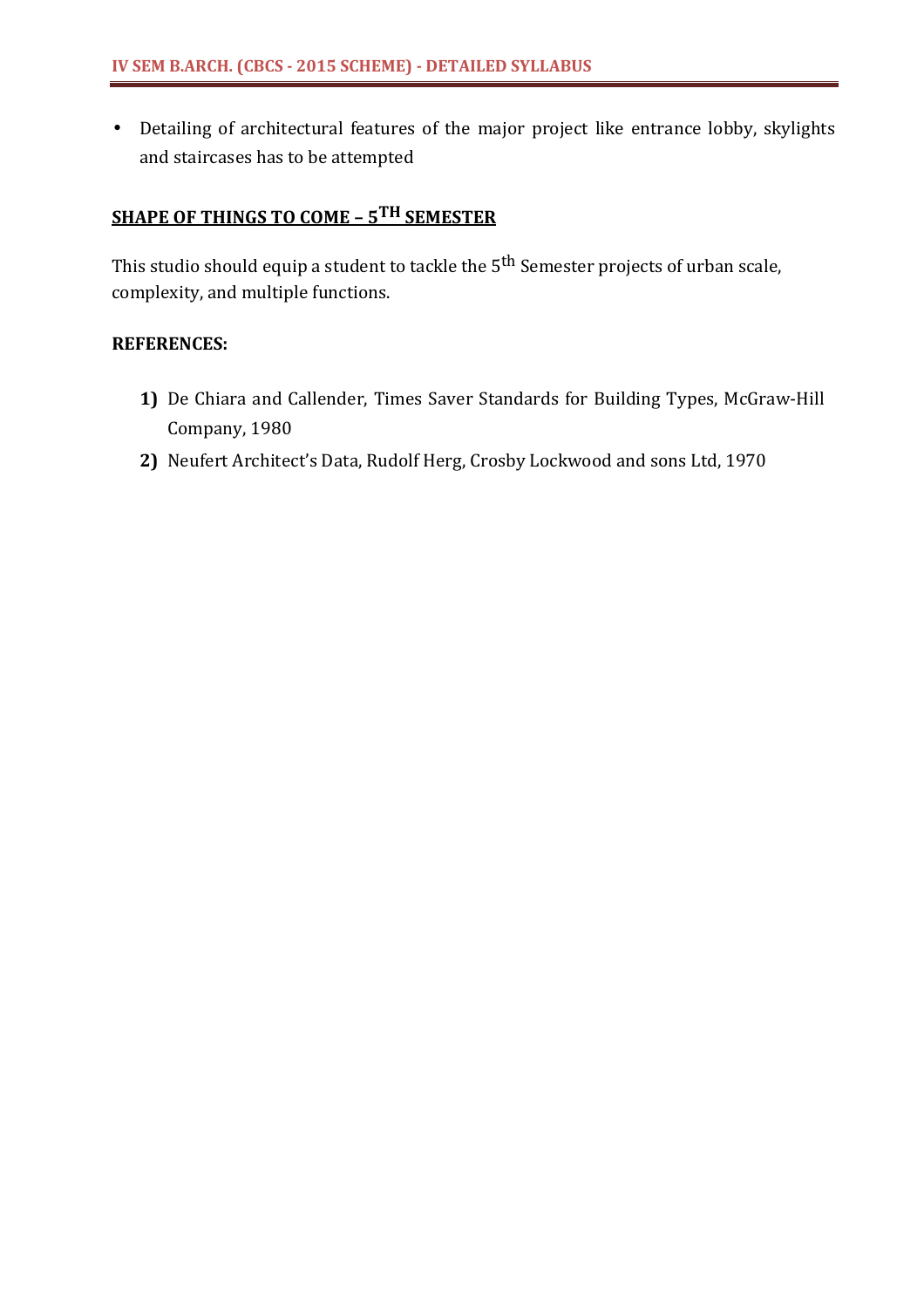## **15ARC 4.2 –MATERIALS AND METHODS IN BUILDING CONSTRUCTION-IV**

**CONTACT PERIODS :6 (1Lecture + 5 studio) per week PROGRESSIVE MARKS : 50 THEORY MARKS : 100 Duration of Exam – 4 Hrs**

*OBJECTIVE: To acquaint the students with construction practices pertaining to RCC framing systems, and other building elements such as metal doors and windows(In Steel and Aluminium)*

### **OUTLINE:**

### **MODULE 1**

- 1) **Introduction to Advanced RCC roofs:** Moment framed, Flat slab and Flat plate, Filler slabs, Waffle slab.
- 2) **RCC Moment framed:** Principles and methods of construction including detailing of Reinforcement.
- 3) **RCC Flat Plate & Slab:** Principles and methods of construction including detailing of Reinforcement.

## **MODULE 2**

- 4) **RCC filler slabs**: Principles and methods of construction. Introduction to different filler materials, Mangalore tiles, Burnt Clay Bricks, Hollow Concrete blocks, Stabilized Hollow Mud blocks, Clay pots, Coconut shells etc.
- 5) **RCC Waffle slabs**: Principles and methods of construction.

## **MODULE 3**

- 6) **Structural steel as a building material:** Types, properties, uses and manufacturing methods.
- 7) **Steel construction:** Steel columns/beam construction; Principles and methods of construction.

### **MODULE 4**

- 8) **Steel doors and windows:** Study of joinery details.
- 9) **Steel doors for garages and workshops:** uses and manufacturing methods.
- 10)**Collapsible gate and rolling shutters:** uses and manufacturing methods.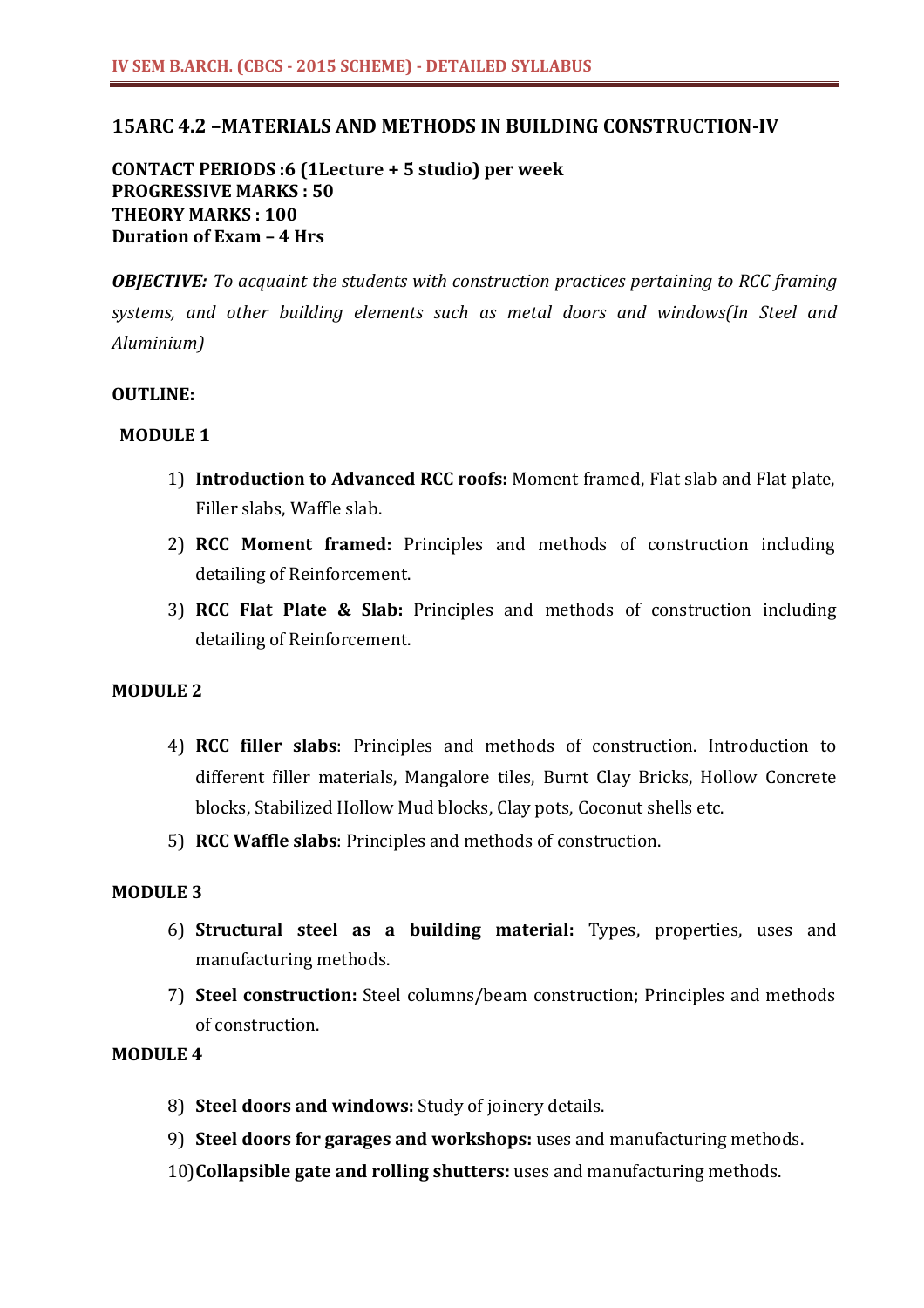### **MODULE 5**

- 11) **Aluminum as a building material:** Types, properties, uses and manufacturing methods. Detailing of aluminum partitions.
- 12) **Aluminum doors and windows:** Casement, Pivot, Sliding type: Study of joinery details.

**Note –** Minimum one plate on each construction topic. Site visits to be arranged by studio teachers. Study of material application in the form of portfolio.

- 1) Chudley , Construction Technology, ELBS, 1993
- 2) Barry, Construction of Buildings, East West Press, 1999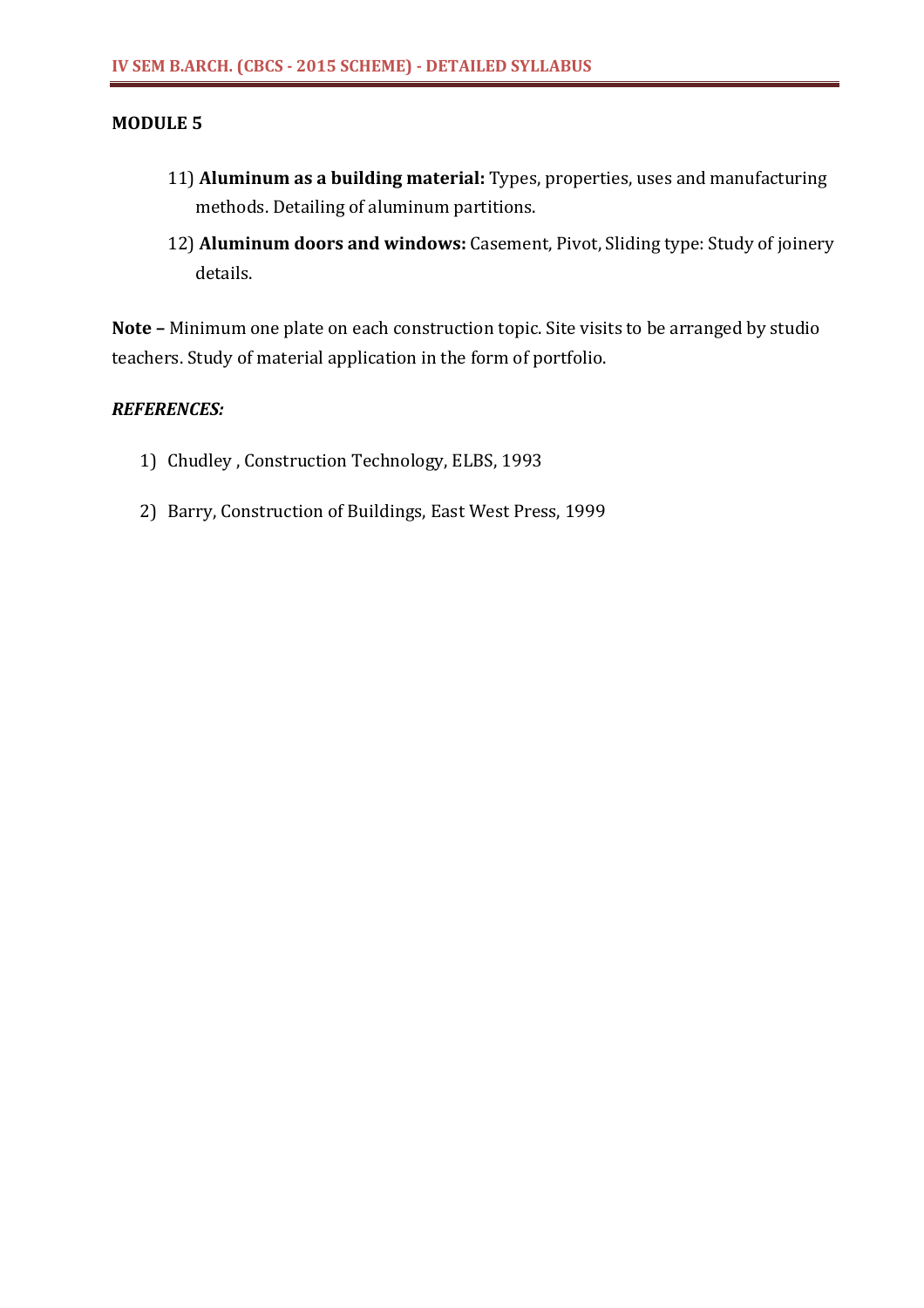# **15ENG 4.3 – BUILDING SERVICES – I (Water Supply and Sanitation)**

**CONTACT PERIODS: 3 (Lecture) per week DURATION OF EXAM: 3 Hrs THEORY MARKS: 100 PROGRESSIVE MARKS: 50**

*OBJECTIVE: To impart the knowledge and skills required for understanding the role of essential services of water supply and sanitation and their integration with architectural design.*

### **OUTLINE:**

### **MODULE 1**

*1)***Introduction to Environment and Health Aspects:** History of Sanitation with respect to human civilization, Importance of Health, Hygiene Cleanliness, Waterborne, Waterrelated, Water based, Epidemic diseases, Conservancy to water carriage system, Urban and Rural sanitation.

**2)Water Supply:** Source of Water supply – Municipal, bore well, river, etc, Quantity of water for different usages like Domestic, Hot water, Flushing, Gardening, Commercial, Industrial Applications, Assessment of requirement for different uses, Quality of supply for different uses as per national and international standards, Treatment of water for different uses, filtration, softening, disinfection, Storage and pumping – gravity system, hydropneumatic system, Distribution of water to fixture and fittings, schematic diagrams, Swimming pool, water bodies, Efficient usage of water.

### **MODULE 2**

**3)Sewerage System:** Assessment of sewage generated, Collection of sewage / wastewater from all sources, schematic diagram, Conveyance of sewage – gully trap, chamber, manhole, intercepting trap, grease traps, backflow preventer, Materials of construction of sewerage network – PVC, uPVC, HDPE, corrugated PP pipes, Objective of Sewage treatment, type of treatment, aerobic, anaerobic, Ventilation of STP, Space requirements

**4)Storm water Management:** Assessment, quantification of rainfall, flood control measures, Drainage system – piped drains, open drains, Recharging of storm water,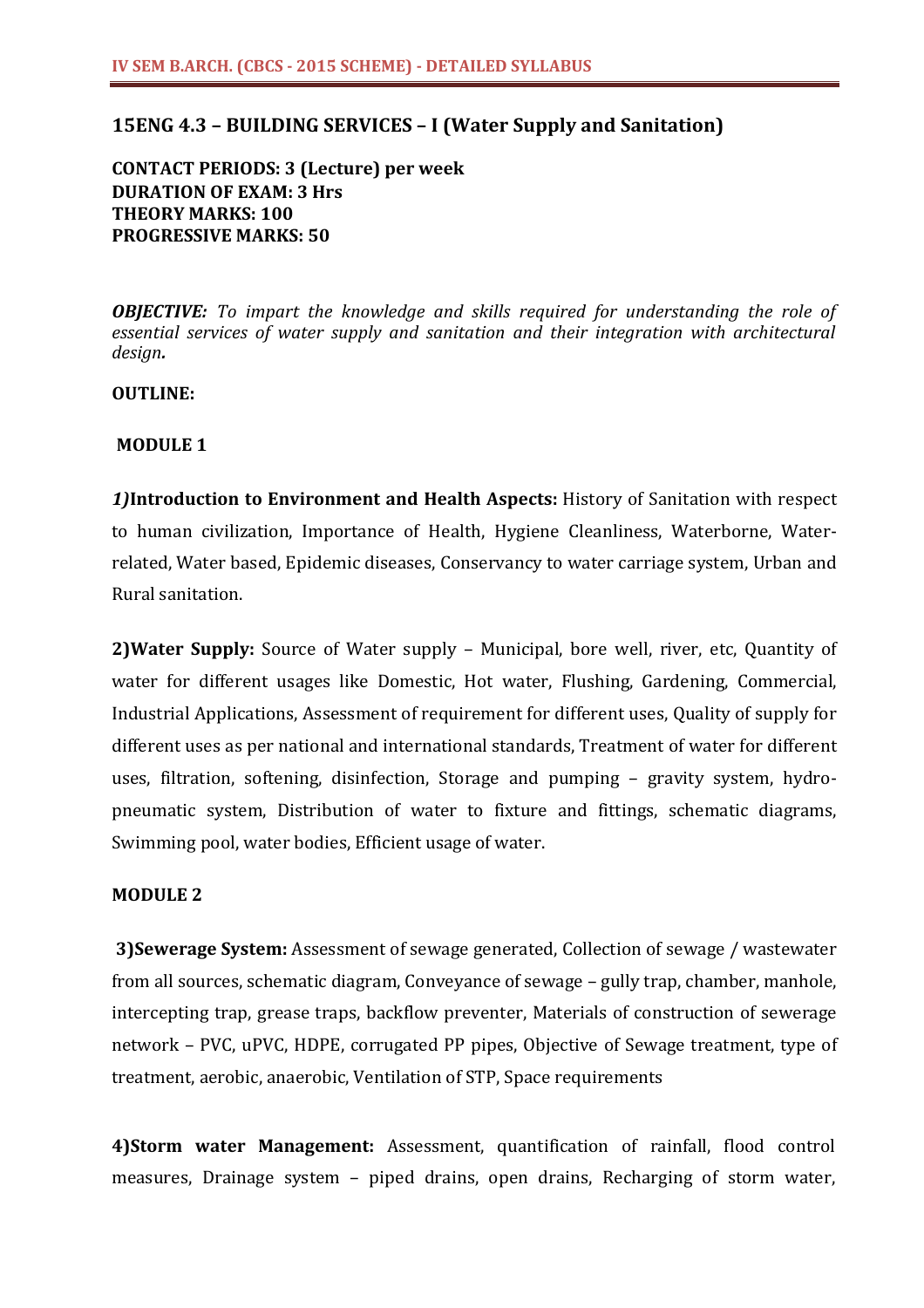Harvesting of roof top water, first flush, pretreatment, Drainage of basements, podium,

paved areas, Collection, Reuse of water within the project, reduction of the load on municipal system, landscape drainages and Rainwater harvesting.

### **MODULE 3**

**5) Plumbing:** Water supply piping – hot, cold, flushing water, Piping in sunken areas, false ceiling areas, shaft sizes, Drainage – floor traps, drains, P-trap, bottle traps, Single stack, two stack, cross venting, fixture venting, Material of construction like GI, PPR, PB, CPVC, Composite pipes, Copper, Flow control Valves – Gate valve, Globe valves, butterfly valves, Pressure Reducing valves & station, Pipe supports, hangers, fixing, plumbing of small houses.

### **MODULE 4**

**6) Sanitary Fixtures, Fittings & Wellness:** Soil appliances – Water closets, Bidet, urinals, Cisterns, Flush valve, Waste appliances – wash basin, sink, dishwasher, washing machine, Hot water system – Geysers, boilers, heat pump, Bath & water fixtures – Taps, mixers, single lever, quarter turn, bathtub, multi-jet bath, rain showers, health faucets, Wellness products : Sauna bath, steam bath, Jacuzzi, single and double stack system.

**7)Solid Waste Management:** Assessment of waste, Waste to wealth concept, Municipal waste, garden waste, organic & inorganic, Commercial waste, Medical waste & Industrial waste, Collection, segregation, treatment, disposal, Organic waste – Biomethanation, Vermicomposting, Organic waste converter.

## **MODULE 5**

**8)Introduction to Fire and Life safety:** Causes of fire, reasons for loss of life due to fire, development of fire, fire classification of buildings, Fire water storage requirements, Fire control room, Code of practices, Idea of smoke detectors, Fire alarms, Wet risers, Fire escape stair case, equipment used eg: snorkel ladder, materials used to fight fire, Fire rating and Hydrants.

**9) Special requirements:** Solar Hot Water Generation, Central LPG Supply System, Medical Gases Supply, Storage of High Speed Diesel, Central Vacuum and Waste Collection.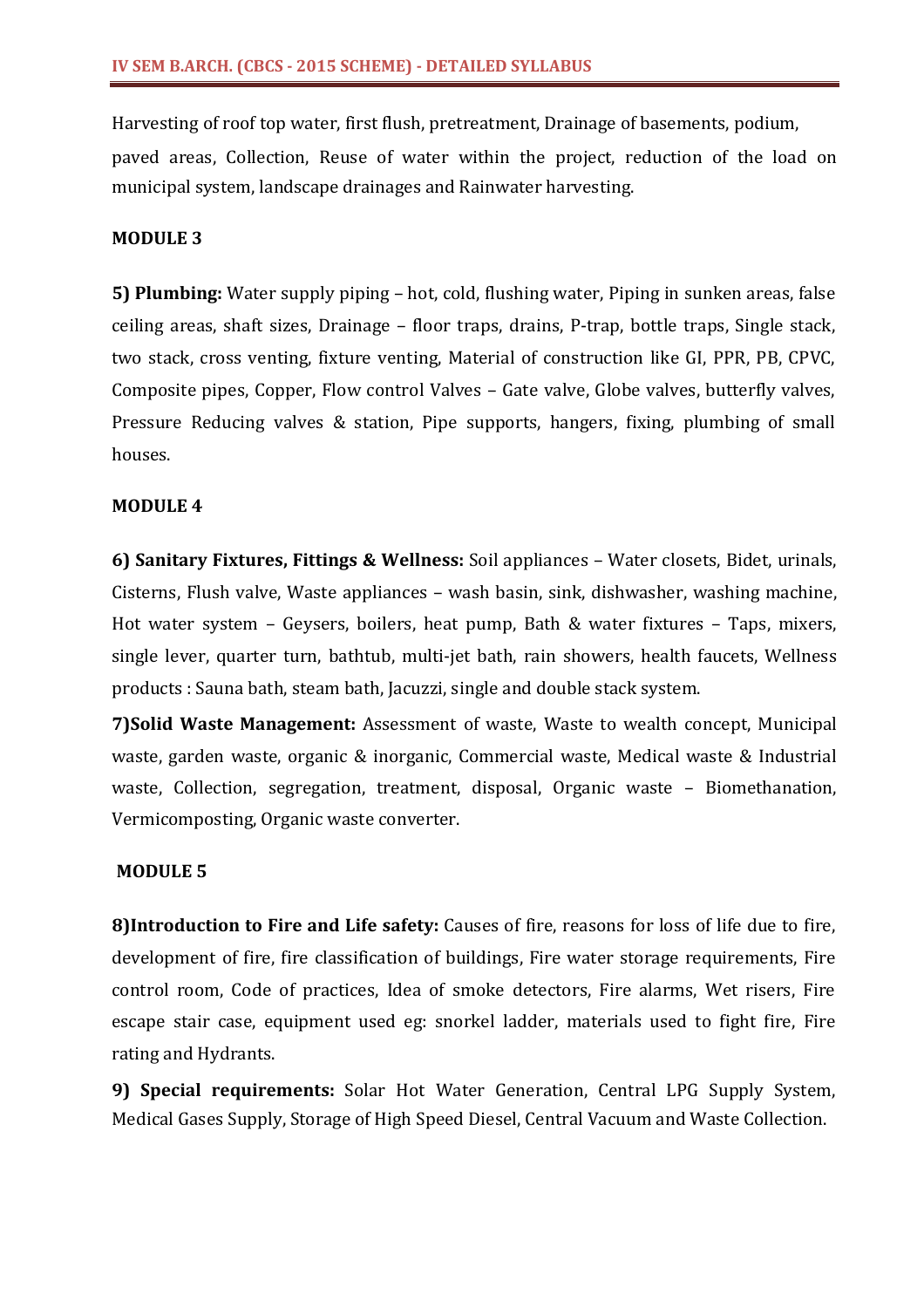Site Visits**:**

- 1. Water Treatment Plants, Sewage Treatment Plants, LPG & HSD Yards.
- 2. High Rise Residential Building Plumbing (water supply, drainage)
- 3. Commercial Buildings like IT Campus, Hotel & Hospital for acquaintance of installation & space requirements.

*NOTE: For Progressive Marks, individual submission of the following:*

*a) Layout of Water supply and Sanitation with all fixtures in Kitchen, Bath and Utility for a small Residence i.e. Plan and Section, Terrace plan with Rainwater down take pipes, Sump and OHT calculation design.* 

*b) Schematic diagram of similar study for a Basement floor.* 

- *c) Portfolio on* 
	- *i) Solid waste management and*
	- *ii) Firefighting schematic plans*

- 1) Deshpande, RS. A Text Book of Sanitary Engineering, Vol:1, United Books, Pune, 1959.
- 2) Birdie, G. S. and Birdie J. S. Water Supply and Sanitary Engineering, Dhanpat Rai Publications, 2010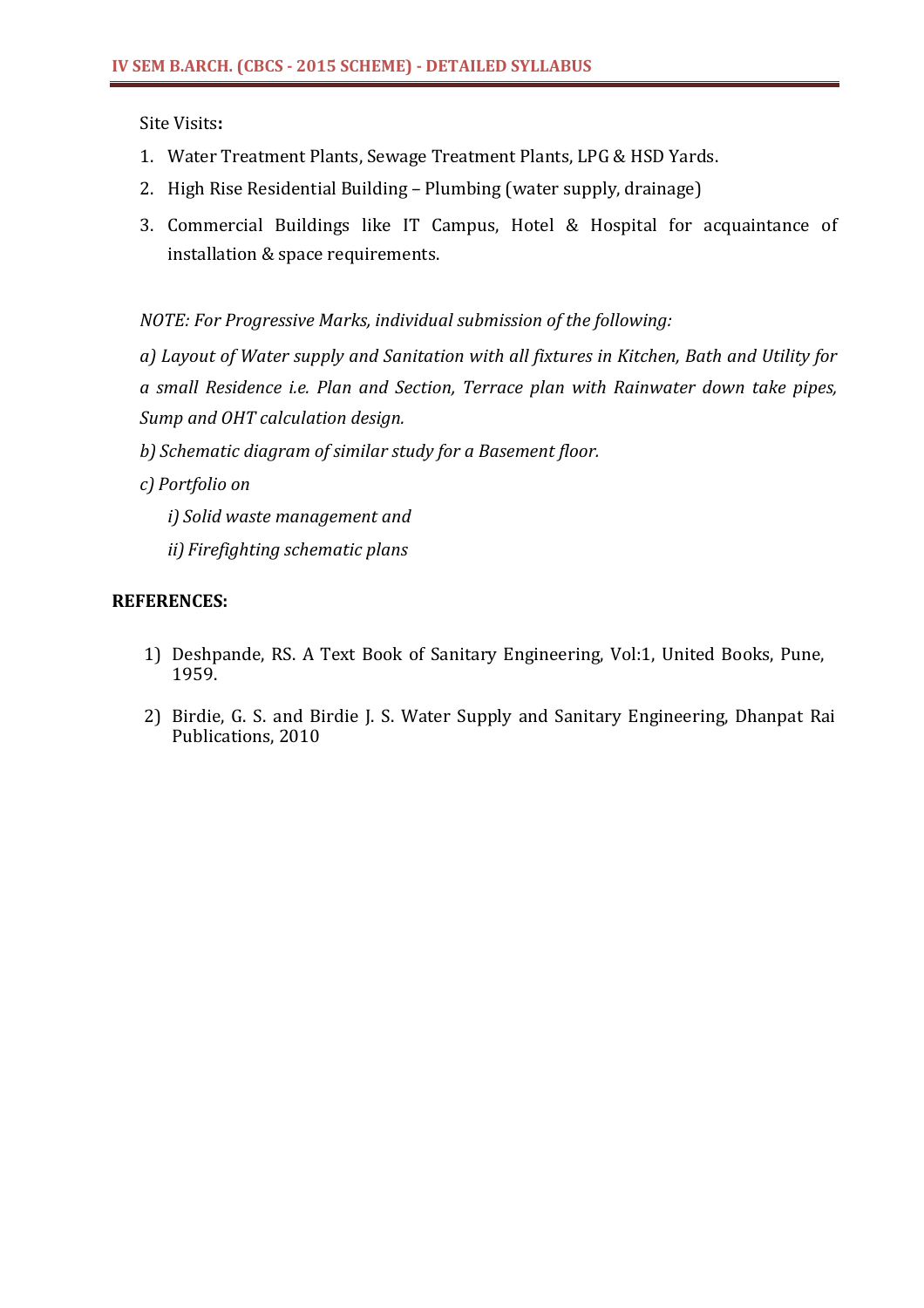## **15ARC 4.4 HISTORY OF ARCHITECTURE-IV**

# **CONTACT PERIODS: 3 (Lecture) per week DURATION OF EXAM: 3 Hrs PROGRESSIVE MARKS:50 THEORY MARKS: 100**

*OBJECTIVE: To develop the appropriate skills of reading, discussion and writing as well as understanding of the physical and aesthetic experience of buildings in order to appreciate the complexity of the influences bearing on architecture, as reflected in the major historical periods.*

## **OUTLINE:**

### **MODULE 1**

- 1) **Classical Greece Architecture-1:** Critical appreciation of works and synoptic study of architectural characteristic features from the Greek early periods.
- 2) **Classical Greece Architecture-2:** Critical appreciation of works and synoptic study of architectural characteristic features from the Greek later periods, Doric, ionic and Corinthian orders and optical correction
- 3) **Greek architecture Typologies:** Study of principles of design of Greek buildings through study of three kinds of Architecture: a) Monumental (Built to impress and Last) ex. Parthenon, Theatre at Epidauros. b) Domestic (Built to inhabit): House of Colline, House of Masks, etc. and c) Civic space: The Agora and Acropolis.

### **MODULE 2**

- 4) **Introduction to Roman Architecture:** Critical appreciation of works and synoptic study of architectural characteristic features from the Roman periods. Study of Tuscan and composite orders.
- 5) **Roman architecture Typologies-1**: Study of principles of design of Roman buildings through study of proportion, composition, visual effects etc. in Monumental ( Built to impress and last) Pantheon, Colosseum, Thermae of Caracalla, Pont du Gard, Nimes, Basilica of Trajan.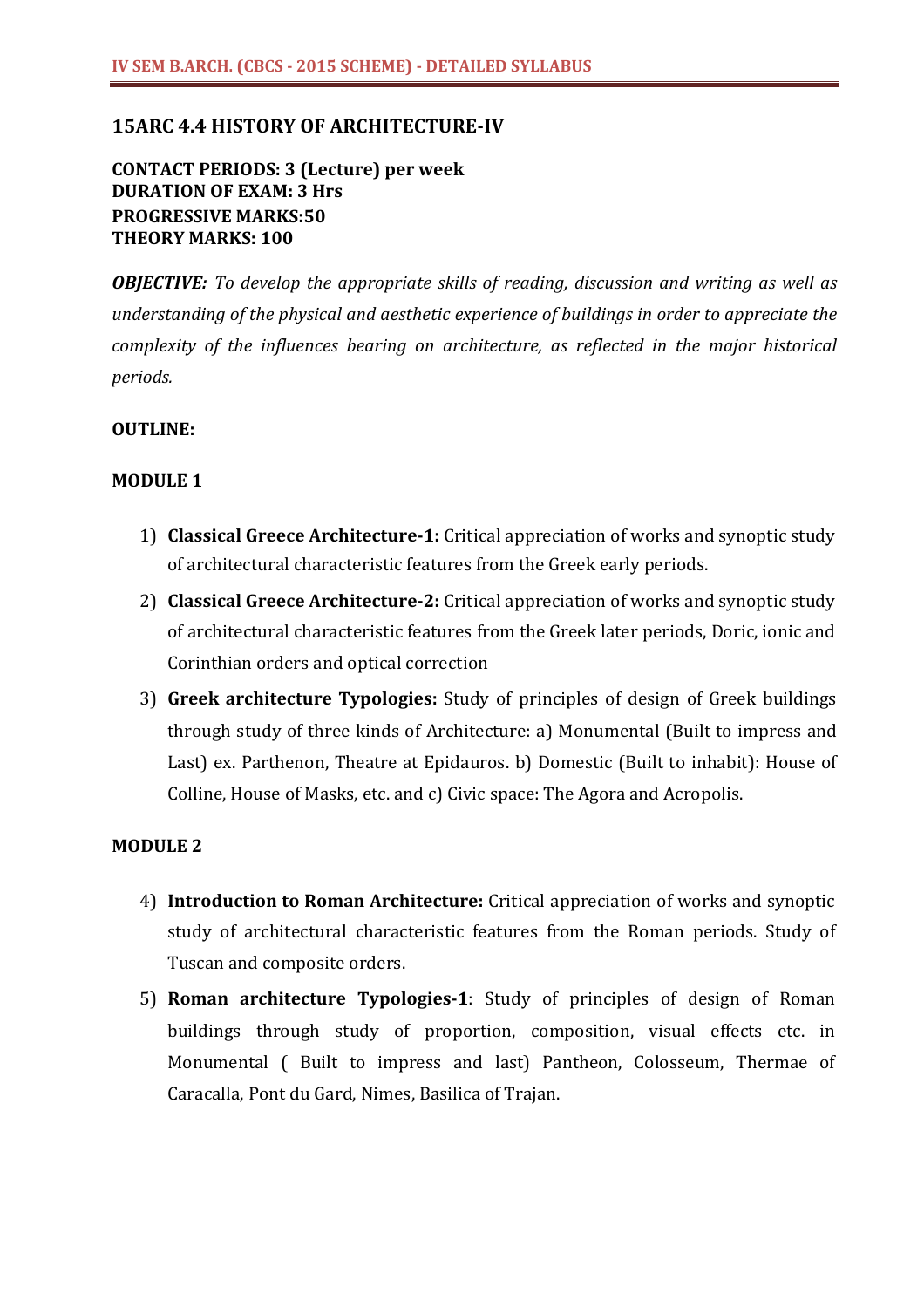### **MODULE 3**

- 6) **Roman architecture Typologies-2**: Study of principles of design of Roman buildings through study of Domestic (Built to inhabit)-House, villa and apartments.
- 7) **Roman architecture Typologies-3**: Study of principles of design of Roman buildings through study of Civic space with elements like triumphal arch, Column of Trajan(Septimius Severus), Roman Forum.
- 8) **Early Christian**: Evolution of architecture parallel to the evolution of religious practices. Study of principles of design of buildings through study of three kinds of Architecture: a) Monumental b) Domestic (Built to inhabit) and c) Civic space

### **MODULE 4**

- 9) **Byzantine**: Study of principles of design of buildings through study of its Architecture: a) Monumental; Hagia Sophia b) Domestic (Built to inhabit) and c) Civic space-St.Marks Venice.
- 10) **Medieval**: Study of principles of design of buildings through study of its Architecture: a) Monumental; Pisa Cathedral, the Campanile and Baptistery, Angouleme Cathedral b) Domestic (Built to inhabit) and c) Civic space; Pisa.

### **MODULE 5**

- 11) **Gothic**: Study of principles of design of buildings through study of its Architecture: a) Monumental; Notre Dame, Paris. b) Domestic (Built to inhabit) and c) Civic space;
	- 12) **Gothic**: Study of Gothic Architecture, typical characteristics including the pointed arch, the ribbed vault and the flying buttress, aesthetic elements with examples like Chartres Cathedral: French High Gothic style.

**NOTE**: Progressive marks to include Submission of a Portfolio of sketches, study models relating to structure, aesthetics and building typology resulting from different functions.

- 1) Sir Bannister Fletcher ,"History of Architecture" CBS Publishers, 1992
- 2) Henri Stierlin , "Architecture of the world Greece", Benedict Taschen, 1993
- 3) Henri Stierlin, "Architecture of the world The Roman Empire", Benedict Taschen, 1993
- 4) Henri Stierlin , "Architecture of the world Romanesque", Benedict Taschen, 1993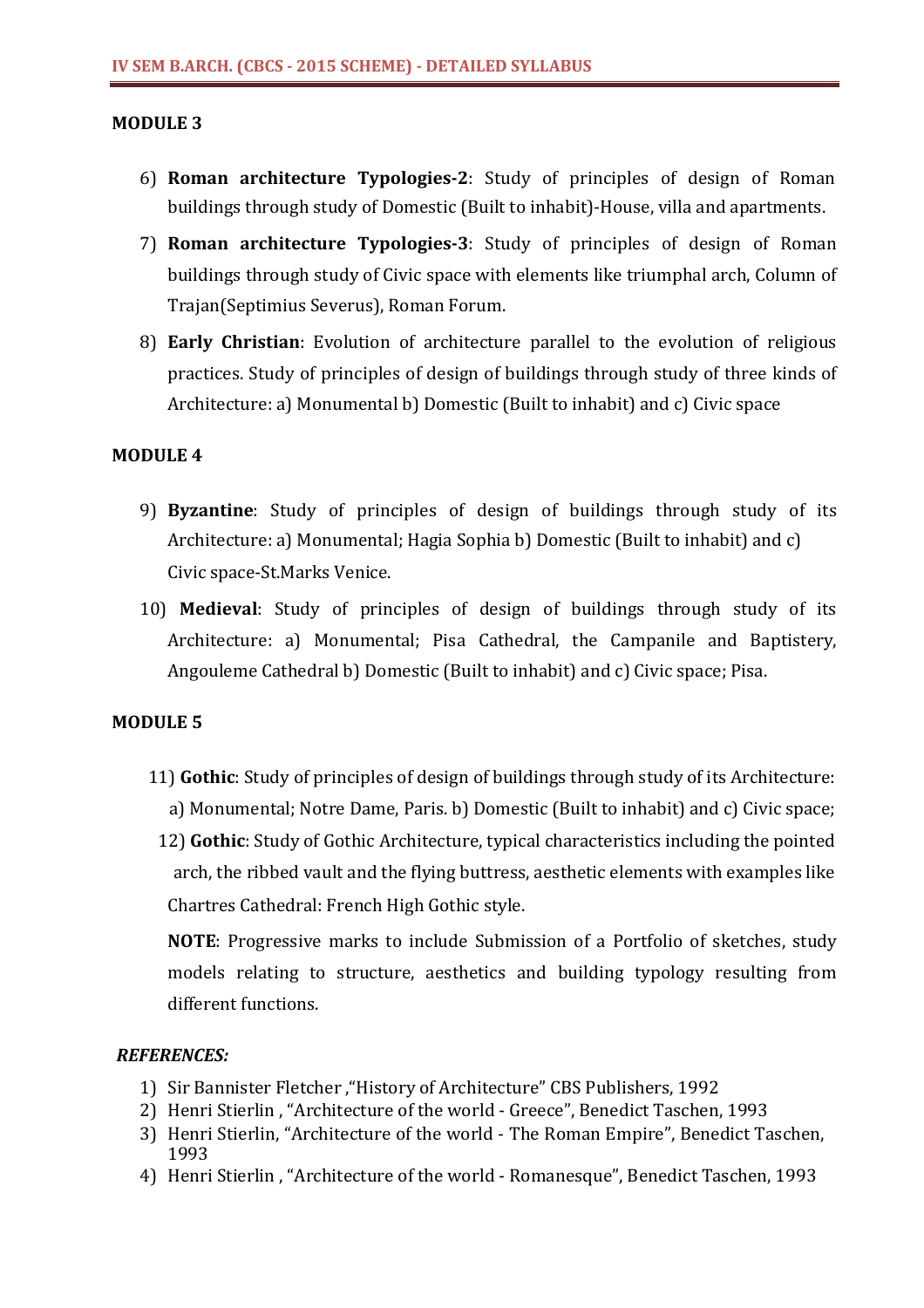# **15ENG 4.5 – BUILDING STRUCTURES – IV**

### **CONTACT PERIODS: 4(2 Lecture+2 Studio) per week VIVA MARKS: 75 PROGRESSIVE MARKS: 75**

### *OBJECTIVE:*

- *1. To Gain understanding of Steel Structural Systems including composite construction and fundamental principles and structural behavior of steel buildings in withstanding gravity, lateral (seismic and wind), and other environmental forces.*
- *2. To understand the process of the design of structural steel systems and the design of simple steel structures.*

### **OUTLINE** :

**1) Structural Steel:** Different kinds of Steel, their Basic characteristics of Steel & Light Gauge Steel materials.

**2) Concepts of design of Steel Structures:** Introduction to the concept of Working Stress Design and Load and Resistance Factor Design.

**3) Steel Structural Systems:** Introduction to Rigid Portal Frames design of a one story industrial building 18M X 48m with two-bay mezzanine office floor. Project work to include a framing plan for both the industrial building and the mezzanine, an approximate design of structural frame elements, columns and beams. Introduction to available sections in structural steel used in the design of frame elements(Indicative).

**4) Introduction to National Building Code:** IS 800: Criteria & Design to satisfy Building Codes and Standards, Dead and Live load calculations as per IS875 (Part1&2). Determine the general loads to be considered in the design of the structure, based on the type of occupancy for each area specified.

**5) Rigid Frames design-1:** Properties of Indian standard rolled steel section and general framing arrangement of beams and columns for the one story 18M X 48m industrial building.

**6) Rigid Frames design-2:** Design of Rigid frame including selection of frames according to the span, spacing and frame configuration using steel manuals.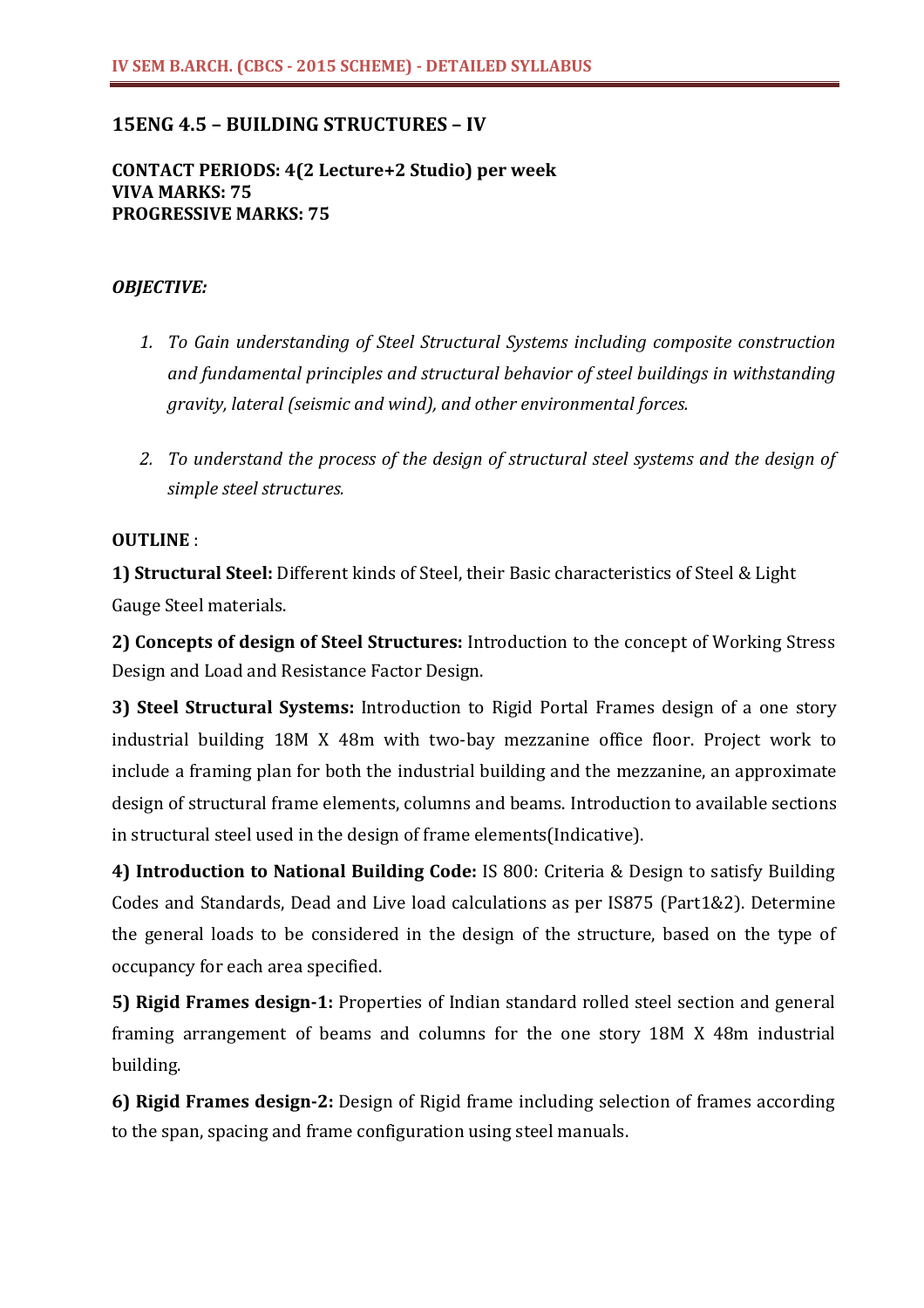**7) Composite Flooring Systems:** Discussion on steel-concrete composite construction using steel beams, metal decking and concrete, including the role of shear connectors' attachment to the beam for composite action.

**8) Composite flooring systems design for mezzanine:** Loading and Analysis (Moment diagram to be provided) and design of composite steel decking with concrete topping.

**9) Rigid frame elements design-1:** Steel Structural Column design using IS special publication for the design of steel structures [SP-6 (1)]

**10) Rigid frame elements design-2:** Steel Structural Beams and trusses design using IS special publication for the design of steel structures [SP-6 (1)]

**11) Drawings and Specifications for the Rigid frame design:** Structural design criteria, including loads used, calculations, drawings and detailing, and steel tonnage calculation.

# 12) **Field Inspection of Steel Construction Site:** *The project work to include documentation and a report about the observations, learning and findings at Site*

Note: Minimum one plate on loading calculation on each Structural steel topic.

# **REFERENCE:**

1) Martin Bechthold, Daniel L Schodek, STRUCTURES - PHI Learning Private limited.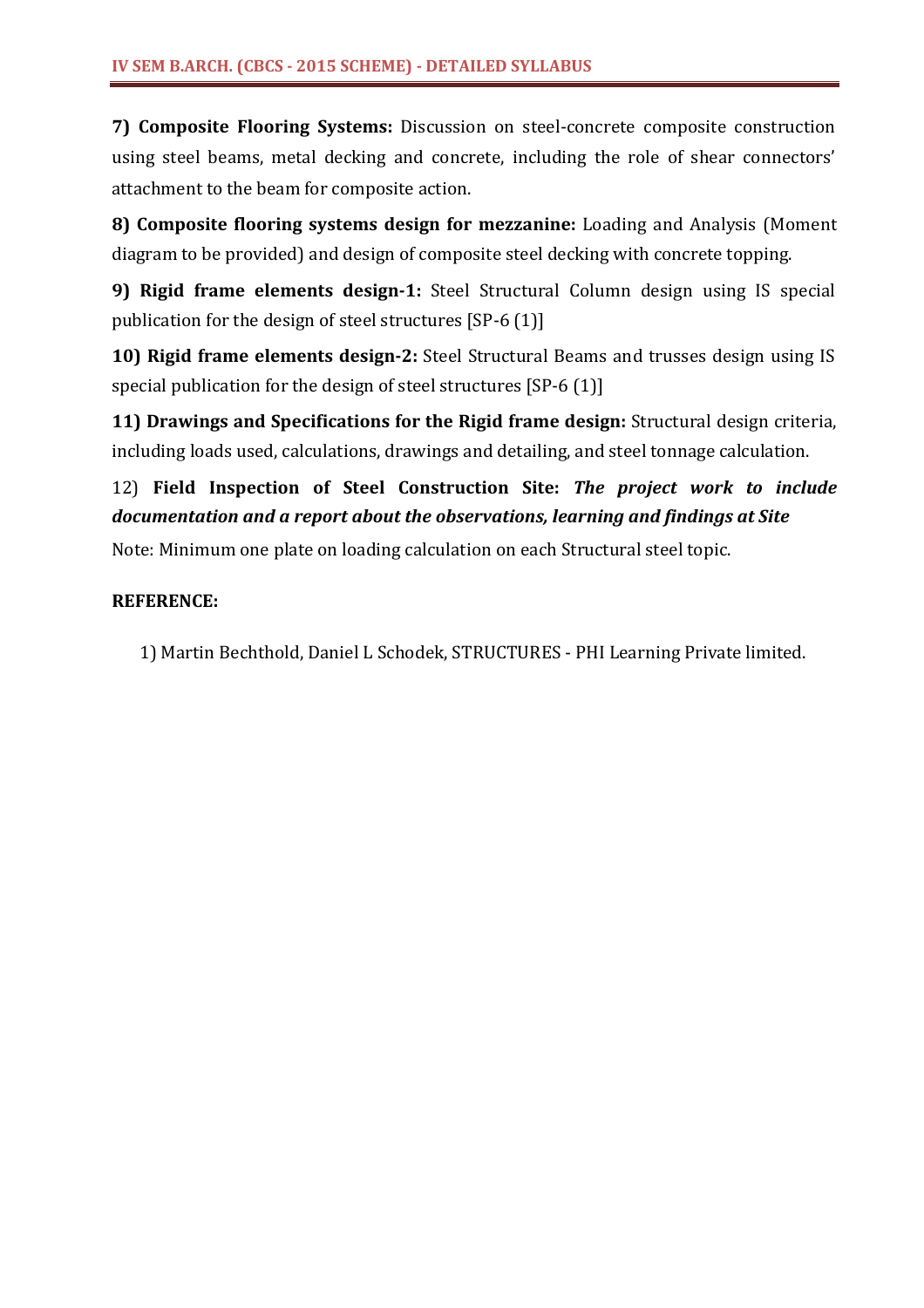## **15ARC 4.6 – SPECIFICATION, QUANTITY AND COSTING OF BUILDINGS**

**CONTACT PERIODS : : 3 (Lecture) per week DURATION OF EXAM : 3 Hrs THEORY MARKS: 100 PROGRESSIVE MARKS:50**

*OBJECTIVE: To develop the necessary skills for establishing and writing specifications based on proposed materials for the preparation of Bill of Quantities leading to cost estimation of proposed architectural works.*

### **OUTLINE:**

### **MODULE 1**

- 1) **Introduction to Estimation**: Need for estimation, relationship between choice of materials, their specifications, Bill of Quantities (BOQ), project costing, project quality/cost/ time management.
- 2) **Specifications:** How to arrive at abstract and detailed specifications for various materials leading to 'items of work' used in construction?. Including influence and impact of local and national building codes on specifications.

### **MODULE 2**

- 3) **Bill of Quantities (BOQ)**: Why and how to build flexibility, resilience and redundancy in BOQ.
- 4) **Mandatory tests & Safety Measures in Specifications**: Procedures, frequency and submission of results as part of specifications and their inclusion in the BOQ for different materials document. Integrating workers' safety and material security into specifications.

### **MODULE 3**

- 5) **Introduction to Costing:** Why do rates vary? study of government rates (CPWD/ Karnataka PWD Schedule of Rates) and market rates. Concept of inflation and its effect on costing.eg. escalation clause, extra items, variations
- 6) **Detailed rate analysis of building**: Basic knowledge of items as per current schedule of rates (CSR) of local PWD. Percentages (based on thumb rule calculations) of various bulk materials used in construction like cement, steel, rubble, metal, sand, brick, tiles etc.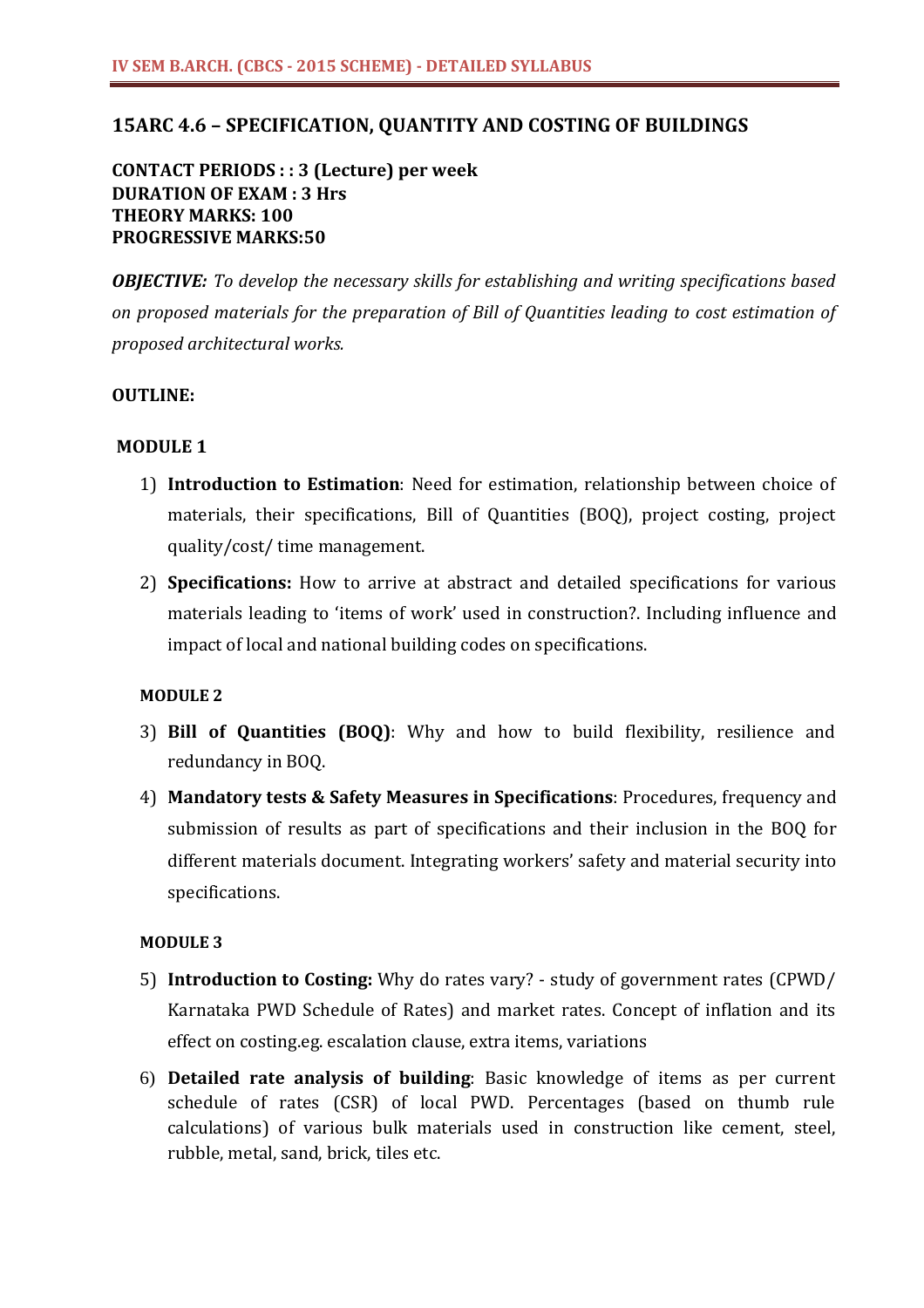### **MODULE 4**

- 7) **Introduction to sequence of construction activity:** Project time/ labor /materials costing and impact of delay in project on costing.
- 8) **Term project 1**: Detailed specifications writing and estimation of Bill of Quantities (BOQ) for an RCC framed house with an attached temporary shed.
- 9) **Term project 2**: Detailed specifications writing and estimation of Bill of Quantities (BOQ) for an office interior work.

## **MODULE 5**

- 10) **Term project 3**: Detailed specifications writing and estimation of Bill of Quantities (BOQ) for Water supply and sanitary works including overhead tanks and Sump tanks.
- 11) **Term project 4**: Detailed specifications writing and estimation of Bill of Quantities (BOQ) for a typical residential layout plan with roads, culverts, pavements, etc.
- 12) **Billing requirements:** Role of the architect in monitoring the specifications followup for quality control, the measurement book (MB), RA bills, interim and final checking and certification of works on site based on the BOQ and terms of contracts.

- 1) Dutta B.N ,Estimating and Costing in Civil Engineering- Theory and Practice, UBS Publishers, 1993.
- 2) Rangwala, Estimating, Costing and Valuation, Charotar Publishing House.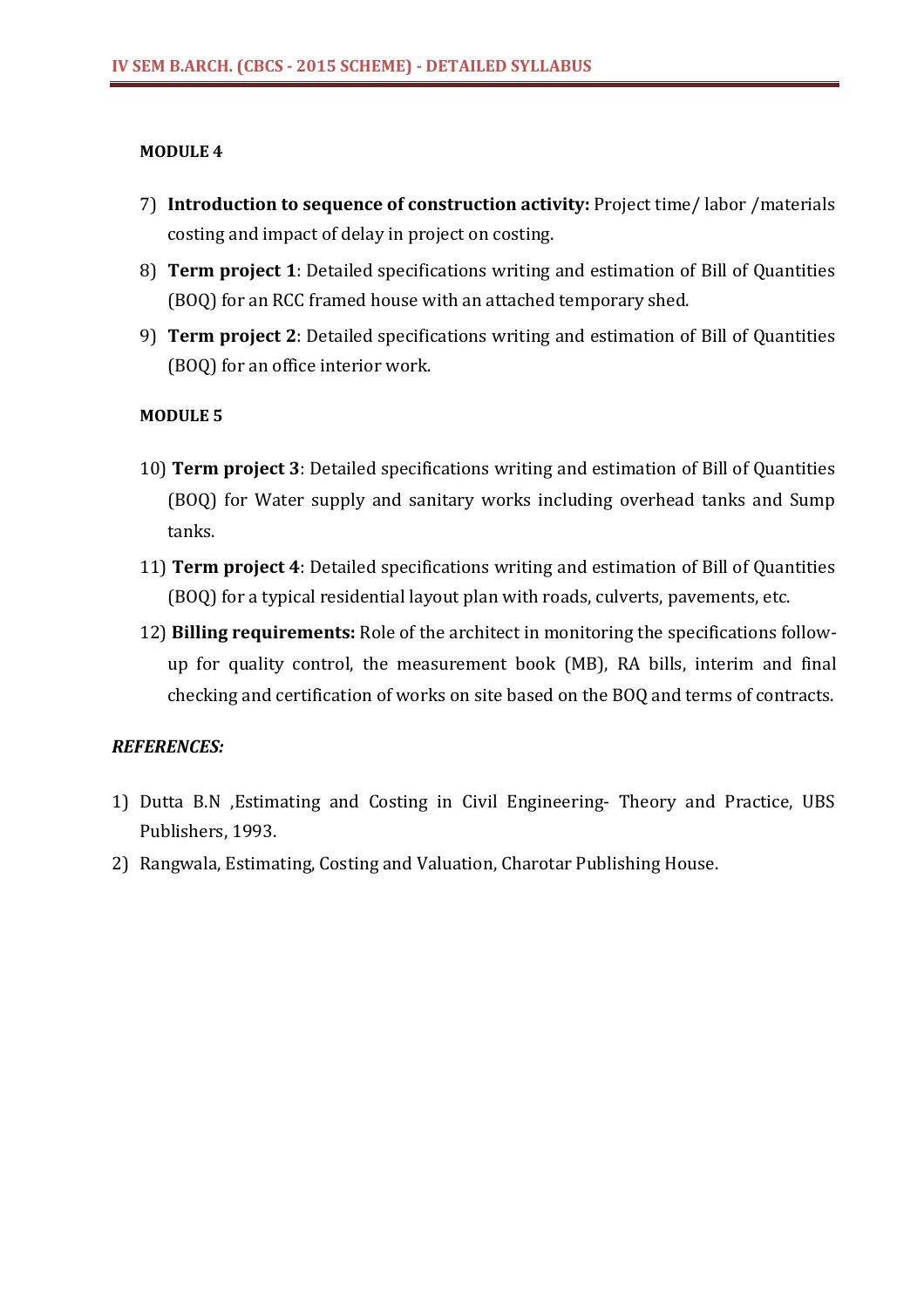# **15ARC 4.7 – COMPUTER APPLICATIONS IN ARCHITECTURE – II**

# **CONTACT PERIODS: 5(Practical) periods / week with 1-2 periods of instruction and remaining hrs of working on CAD workstation for submission of Assignments. PROGRESSIVE MARKS : 100**

*OBJECTIVE – To develop awareness and familiarity with Advanced Computer applications in Architecture and to equip students with skills required in using digital tools to conceive, develop and present architectural ideas.*

## **OUTLINE:**

- 1) **Introduction to advanced popular 3D modelling software** e.g. 3DStudio Max, Maya, Rhinoceros and other appropriate software. Introduction to online resources, blogs, tutorials.
- 2) **Concepts of NURBS modelling**:(curves and surfaces), curve / surface editing, solid modelling, layer management, etc.
- 3) **Classroom exercise to demonstrate 3D modelling of transformed/ modified/complex 3D objects**: for e.g. Twisted tower, deformed cube, sliced cylinder. Introduction to file conversions and interdependencies between 3D modelling software and 2D drafting software, e.g. Rhinoceros to AutoCAD, or any other relevant CAD software. Conversion of 3D model(of transformed/modified objects) to 2D drawings (e.g. plan, section, elevation)
- 4) **Conversion of Architecture/interior design project into NURBS modelling project:** For e.g. measured drawing of classroom, Architecture School, computer room etc.
- 5) **Working on 3D modelling & Visualisation software with rendering:** such as 3DS Max OR Maya or any other appropriate software.

**Concepts of solid modelling**: polygonal modelling, modifier, application of materials, simple timeline animations.

**Techniques of 3D visualisations** – Introduction to tool settings in 3D rendering engines for photo-realistic rendering. Application of materials and Simple Timeline animations, For e.g. using VRay, Maxwell, Flamingo, Mental Ray or any other appropriate software, Classroom demonstration of objects, of simple Architecture design projects.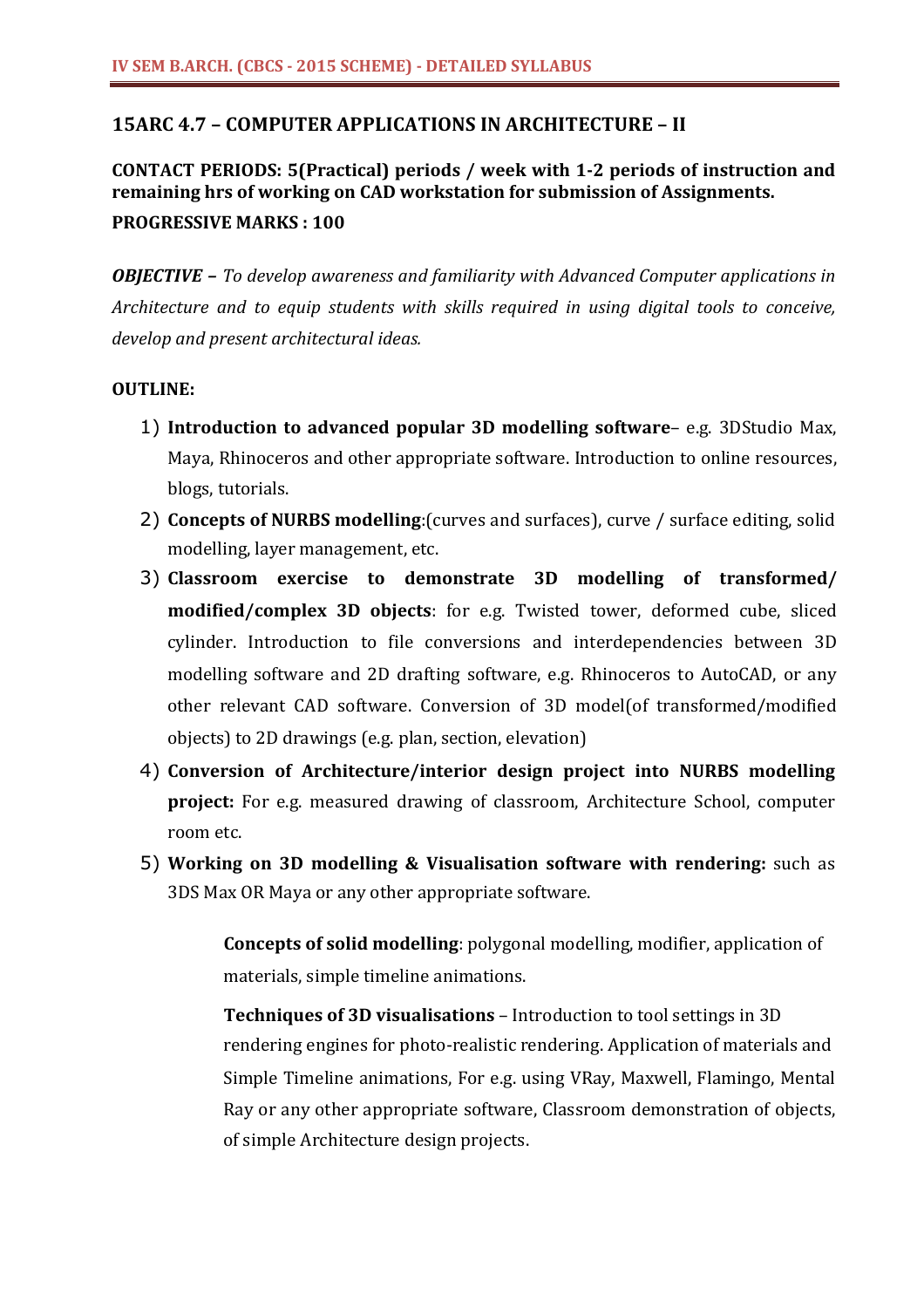6) **Working on Graphics/Vector/Image editing software**: To present Architecture design studio projects –Introduction to publishing tools for creating presentations and portfolios.

> Project 1 – Classroom exercise to convert architecture design project 2D drawings (of semester 3 / 4 OR any simple one to three-storeyed building) into 3D model using relevant software. Project to be rendered using an appropriate 3D visualisation software.

> Project 2 – Classroom demonstration/exercise of image rendering/collage using Graphics/Image editing software (for e.g., adding context to visualisations), foreground, backgrounds etc.

> Project to include presentation of final outcomes in the form of drawing panels, booklets, posters.

- 1. Internet resources, blogs, and learning resources on the web of popular 3D modelling software and NURBS modelling,
- 2. Vector/Graphics/Image editing software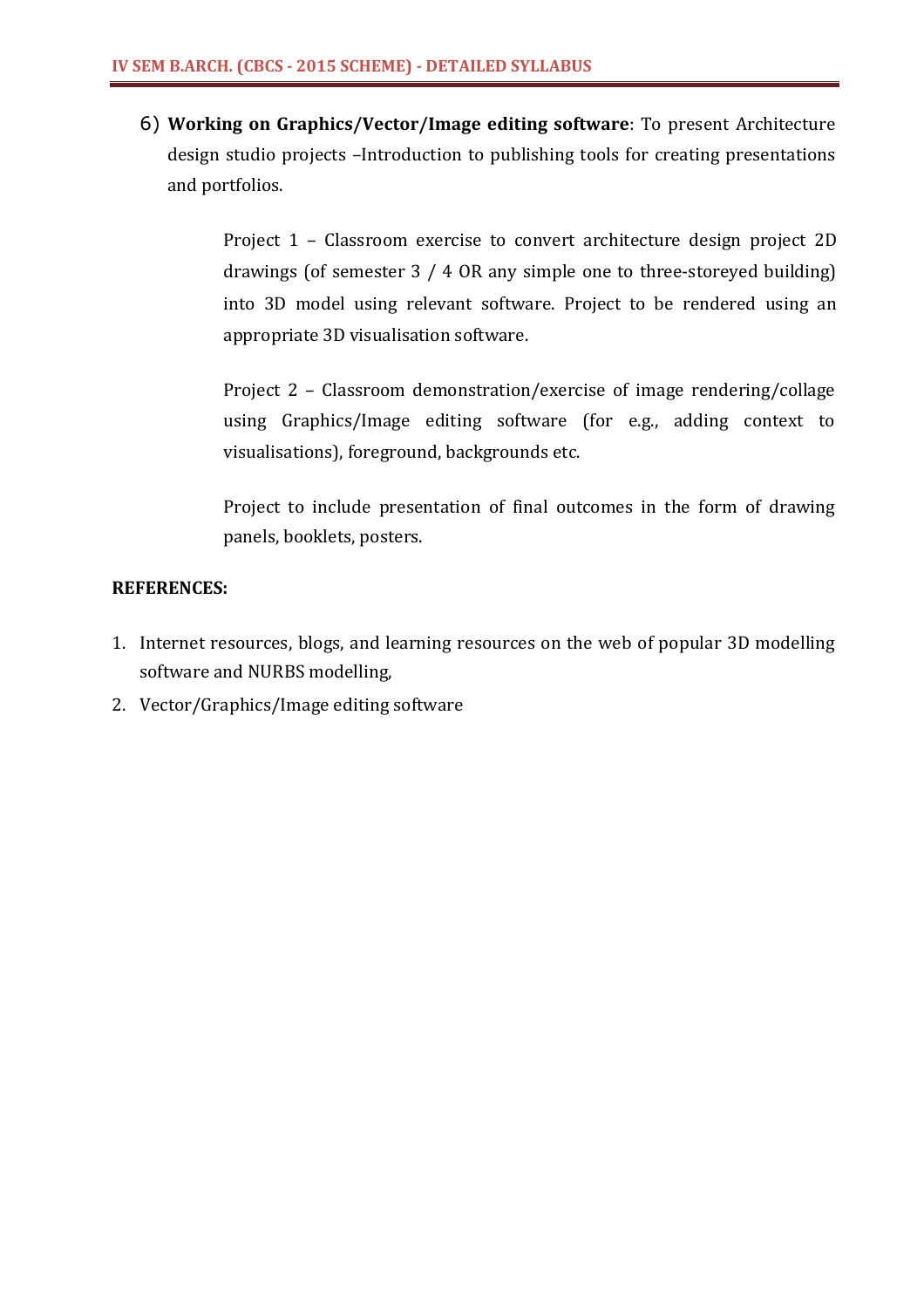# **15ARC 4.8– ELECTIVE II**

# **CONTACT PERIODS: 3 per week PROGRESSIVE MARKS : 50**

### **a. ENVIRONMENT RESPONSIVE ARCHITECTURE**

**OBJECTIVE:** *To develop awareness and familiarity with green design and its integration with Architectural design.*

## **OUTLINE:**

- 1) **Introduction to Green Buildings**: Why make Buildings Green? Concept and necessity.
- 2) **Green Building Rating System**: The seven categories in the rating system : Sustainable Sites, Water Efficiency, Energy & Atmosphere, Materials & Resources, Indoor Environmental Quality, Innovation in Design and Regional Priority
- 3) **Introduction to a design exercise (Project application):** Design of a small building with an objective to integrate categories of green building rating.
- 4) **Sustainable Sites**: Site Specific Design; Development Density and Community Connectivity, Alternative Transportation, Site Development, Stormwater Design and Heat Island Effect.
- 5) **Water Efficiency:** Innovative Wastewater Treatment and Reuse and Water Use Reduction and Re-use factors.
- 6) **Energy and Atmosphere**: Optimization of Energy Performance, On-site Renewable Energy, Enhanced Commissioning and Green Power. To apply the principles of Solar Passive Architecture to design of buildings.
- 7) **Materials and Resources**: Building Reuse: Maintain Existing Walls, Floors, and Roof, Construction Waste Management, Materials Reuse, Recycled Content, Regional Materials and Certified Wood.
- 8) **Indoor Environmental Quality**: Construction Indoor Air Quality Management Plan and Daylight and Views. Rating Systems: GRIHA and LEED Systems.
- 9) **Regional Priority**: To provide incentive for project teams to address geographically significant environmental local issues. Introduction to passive techniques of cooling such as evaporative cooling, earth tubing, wind scoops, roof ponds, shaded courtyards etc
- 10) Review of a design project considering various factors listed above.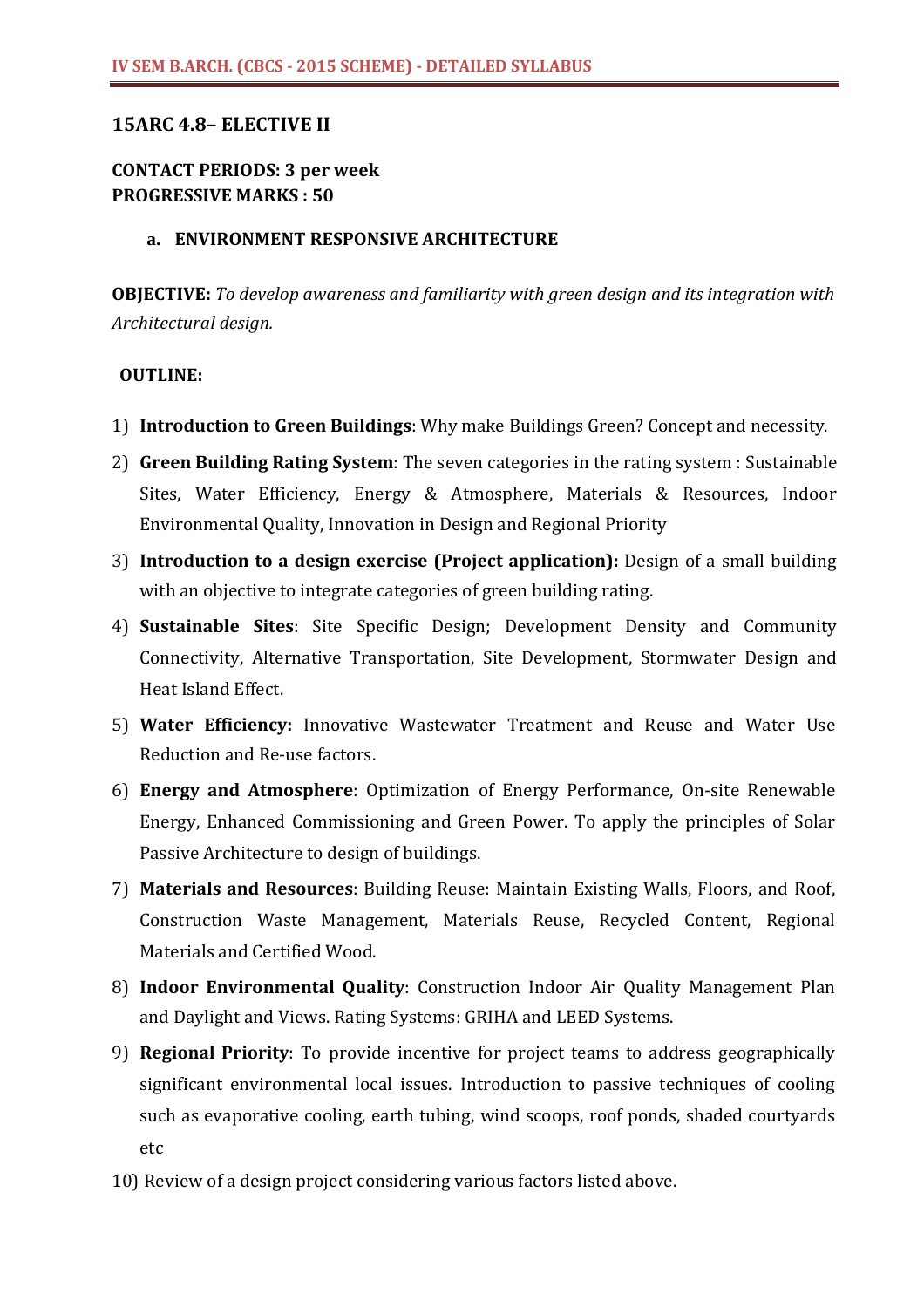## **REFERENCES:**

- 1. Steemers, Koen and Steane, Mary Ann. Environmental Diversity in Architecture, Spon Press, 2004.
- 2. McGlynn, Sue et al,. Responsive Environments, Architectural Press, 2008.

# **b. PRODUCT DESIGN**

## **OBJECTIVES:**

- *1) To introduce the students to the discipline of Product Design*
- *2) To develop basic skills required in handling simple product design projects*

# **OUTLINE:**

# Preamble:

We live in a world of objects. Objects can have meanings, carry associations or be symbols of more abstract ideas. These objects are predominantly functional in nature, some are purely symbolic / decorative in nature and there are a few which combine both the functional with the symbolic and decorative.

Great Architecture has demonstrated this fusion of the functional with the symbolic through the ages. Product design, on a smaller scale, seeks to blend the technical with the aesthetic, the utilitarian with the emotional delight; the dialogue between what people need / want vs what people will buy / discard.

- 1. **Product design as a noun**: the set of properties of an artifact, consisting of the discrete properties of the form (i.e., the aesthetics of the tangible good and/or service) and the function (i.e., its capabilities) together with the holistic properties of the integrated form and function
- 2. **Product design as a verb**: the process of creating a new product to be sold by a business to its customers. A very broad concept, it is essentially the efficient and effective generation and development of ideas through a process that leads to new products.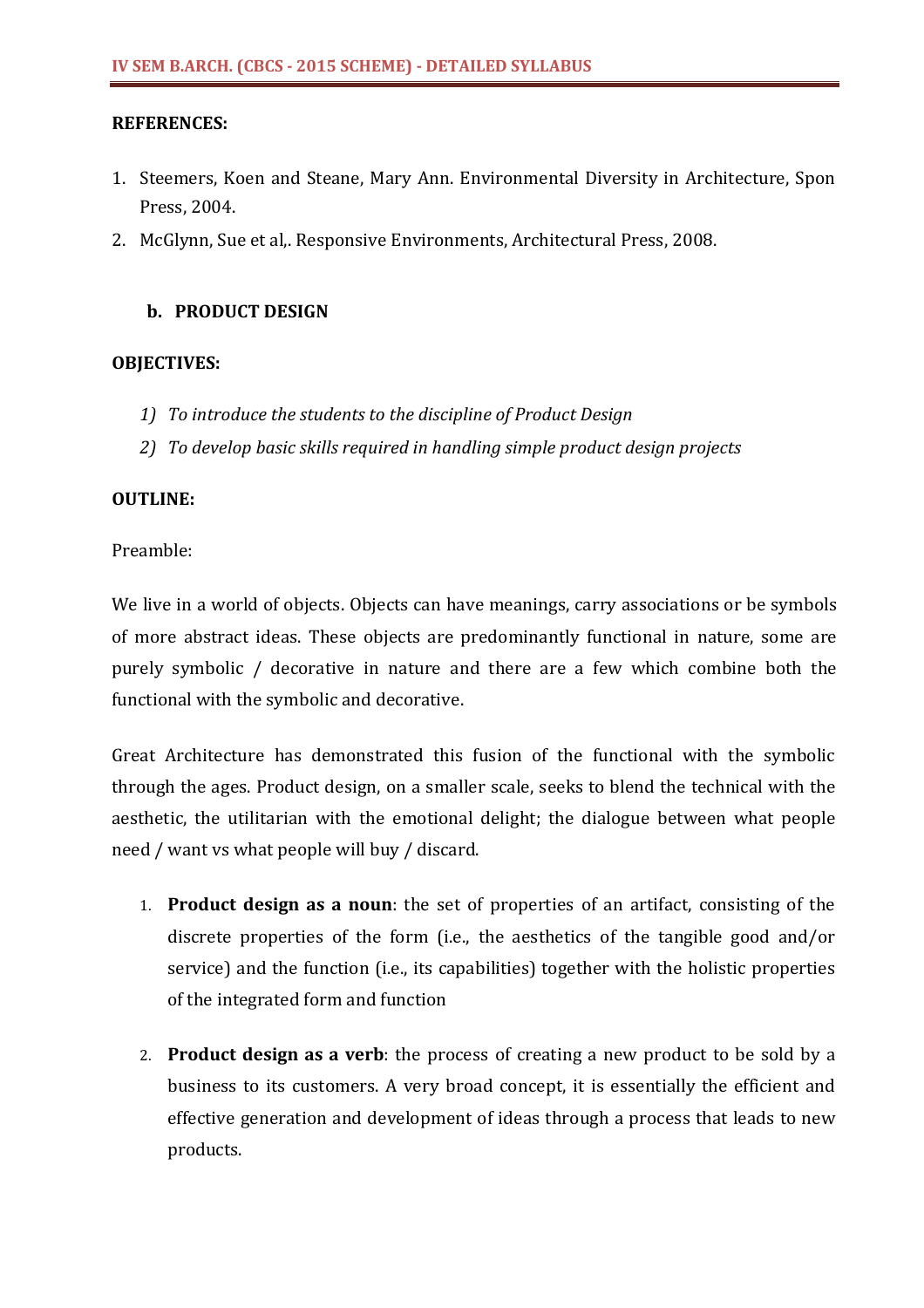- 3. **Product design process**: from idea generation to commercialization; concept, development, detail; materiality, technicality, imageability;
- 4. Relationship between Design, Technology and Product
- 5. History of product design as a discipline, the various theories of design via study of design practices
- 6. Mode and method of Design Process as applicable to product ideation and development
- 7. Materials and manufacturing process and its influence on product ideation and development
- 8. influence of ergonomics on product ideation and development
- 9. Impact of culture i.e. the aesthetics on product ideation and development, the dialogue between people's aspirations and people's needs
- 10. Relationship and difference between craft based and mass manufactured products,
- 11. Market as a tool for product promotion
- 12. Indian aesthetic sense and its influence on product ideation and development
- 13. Influence of product design on other disciplines like automobile styling, furniture, jewellery, toys, systems design, computer interfaces, etc

## **Class assignments / exercises:**

Short projects along with a time problem will be tackled in the class exploring the influences of design process, and ergonomics on the product ideation and development`.

The student will also study the product changes that will occur through the choices made of materials, manufacturing process, and marketing techniques.

Discussions, video presentations, seminars and case studies will cover all the other topics.

- 1. Alexander, Christopher ,Notes on the Synthesis of Form, Harvard University Press, 1964
- 2. Morris, R, The fundamentals of product design, AVA Publishing 2009.